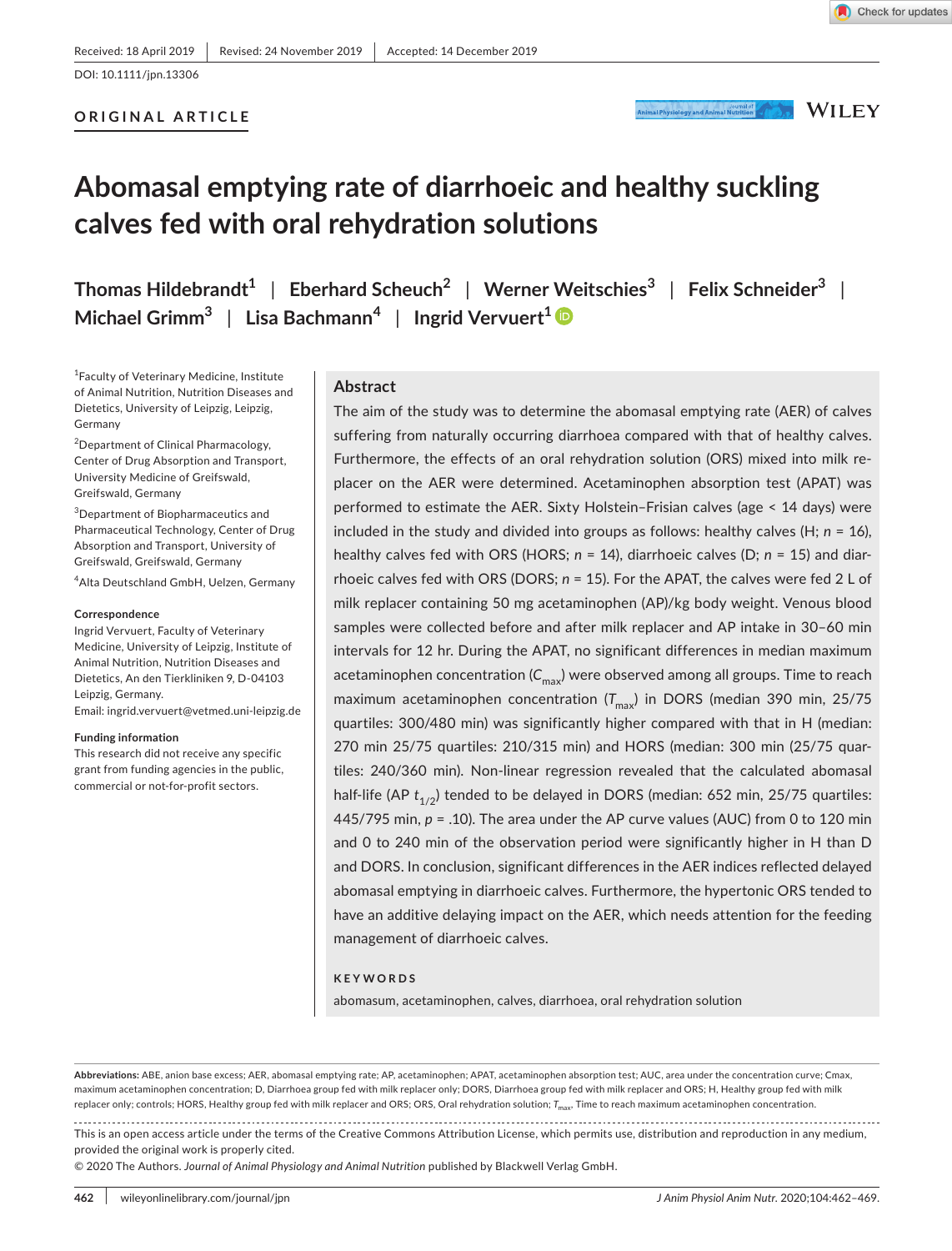# **1** | **INTRODUCTION**

Neonatal diarrhoea is the most important risk factor for mortality in dairy calves and can lead to considerable economic losses (Windeyer et al., 2014). During an episode of diarrhoea, calves lose large amounts of water and electrolytes, which may lead to the inability to suckle, lethargy, metabolic acidosis and circulatory disorders. Kirchner et al. (2015) recently described delayed abomasal emptying during diarrhoea in suckling calves. According to these findings, a delay in abomasal emptying and changes in intraluminal conditions, such as temperature, were confirmed by using an acetaminophen absorption test (APAT) and a telemetric device in diarrhoeic calves (Hildebrandt et al., 2017). Impaired abomasal motility might be a risk factor for bacterial mal-fermentation processes facilitating the production of short-chain fatty acids (SCFA). SCFA are discussed as predisposing factors for damaging gastric mucosa cells by interrupting the sodium transport system under in vitro conditions, for example in horses (Nadeau et al., 2003), but data in calves are lacking. Furthermore, an increase in gas-producing bacteria such as *Clostridium perfringens*, *Sarcina ventriculi* or *Lactobacillus spp* is considered to be a predisposing factor of abomasal tympany (Marshall, 2009).

Oral rehydration solutions (ORS) represent the most common treatment for diarrhoeic calves under the assumption of a sufficient suckle reflex (Wenge, Steinhöfel, Heinrich, Coenen, & Bachmann, 2014). The absorption of bicarbonate and electrolytes is essential to compensate for metabolic acidosis and the replacement of electrolytes in diarrhoeic calves. Bachmann, Schmidt, Rauwolf, Wenge, and Coenen (2012) recommended hypertonic ORS or ORS mixed with milk replacer as the most effective treatment to correct the fluid homeostasis in diarrhoeic calves. In that context, the abomasal emptying rate is dependent on various parameters such as volume, caloric content, type of proteins or osmolarity (Hunt & Knox, 1968; Hunt, Smith, & Jiang, 1985; Nouri & Constable, 2006; Sen, Constable, & Marshall, 2006; Siegel et al., 1988).

To investigate the abomasal emptying rate (AER), various methods of assessment, such as the D-xylose test, ultrasonographic measurement, luminal pH return and APAT, have been validated in healthy calves and heifers (Ahmed, Constable, & Misk, 2002; Burgstaller, Wittek, & Smith, 2017; Marshall, Constable, Crochik, & Wittek, 2005; Wittek, Constable, Marshall, & Crochik, 2005; Wittek, Schreiber, Fürll, & Constable, 2005).

APAT is known as a reliable and accurate method to assess abomasal emptying as previously described by Marshall et al. (2005). The pharmacokinetic model according to Siegel's equation of the biphasic nature of gastric emptying (Siegel et al., 1988) leads to the most accurate AER values (Marshall et al., 2005). However, APAT is challenging in diarrhoeic calves, possibly due to the altered absorption capacity of the damaged mucosa cells in the small intestine.

Therefore, the aim of this study was to compare AER by APAT in healthy and diarrhoeic calves fed with and without ORS. We hypothesized that the abomasal emptying and absorption rate in

the small intestine of diarrhoeic calves will be delayed in comparison with those of healthy calves. As the treatment with ORS is the treatment method of choice for diarrhoeic calves, the impact of ORS mixed in the milk replacer on AER was compared between healthy and diarrhoeic calves. It was speculated that mixing ORS in the milk replacer will have an impact on abomasal emptying namely by changes in osmolality and energy intake.

# **2** | **MATERIALS AND METHODS**

#### **2.1** | **Animals**

The study was performed with 60 suckling Holstein–Frisian calves of (female; 3–14 days old, mean age ± *SD*: 8.0 ± 2.7 days; mean body weight (BW)  $\pm$  SD: 42.1  $\pm$  5.3 kg) housed in single stalls (length  $\times$  width  $\times$ height; 1.90 m  $\times$  1.14 m  $\times$  1.35 m) and bedded with straw. Excluding the examination day, the animals were fed twice daily with 4 L of combined skimmed milk and whey protein milk replacer containing ingredients as labelled: crude protein 20.0%; crude fat 17.0%; crude ash 7.2%; phosphorus 0.7%; calcium 0.8%; and sodium 0.6% (FOK TOP, Alpuro Breeding). A daily milk replacer intake of 8 L is necessary to meet the energy and nutrient requirements in 3- to 14-day-old calves. The animals had free access to tap water.

# **2.2** | **Experimental design**

Calves were arranged in subsequent order into four groups: healthy calves (H, *n* = 16) as controls, healthy calves additionally fed with oral rehydration solution (HORS, *n* = 14), calves with naturally occurring diarrhoea (D, *n* = 15) and diarrhoeic calves additionally fed with ORS (DORS, *n* = 15). The inclusion criterion for the diarrhoea groups was a faecal score  $\geq 2$  on a scale of 0-3 according to Walker et al. (1998). A score of 0 to 1 reflected wellformed faeces up to abnormal faeces that tended to be pasty. A score ≥ 2 described pasty faeces, mainly liquid with solids up to liquid faeces. Diarrhoea had to have occurred for at least 24 hr before the experimental day. The animals suffering from other diseases, such as pneumonia or omphalitis (see clinical examination), were excluded from the study. After the experimental day, all diarrhoeic calves were treated with ORS, and diarrhoea improved without any further medical intervention.

# **2.3** | **Clinical examination**

In the morning before blood sampling, all calves were weighted on an electronic scale. Heart rate and respiratory rate were measured by auscultation and counting. Rectal temperature was determined with an electronic thermometer. Calves were manually checked for omphalitis.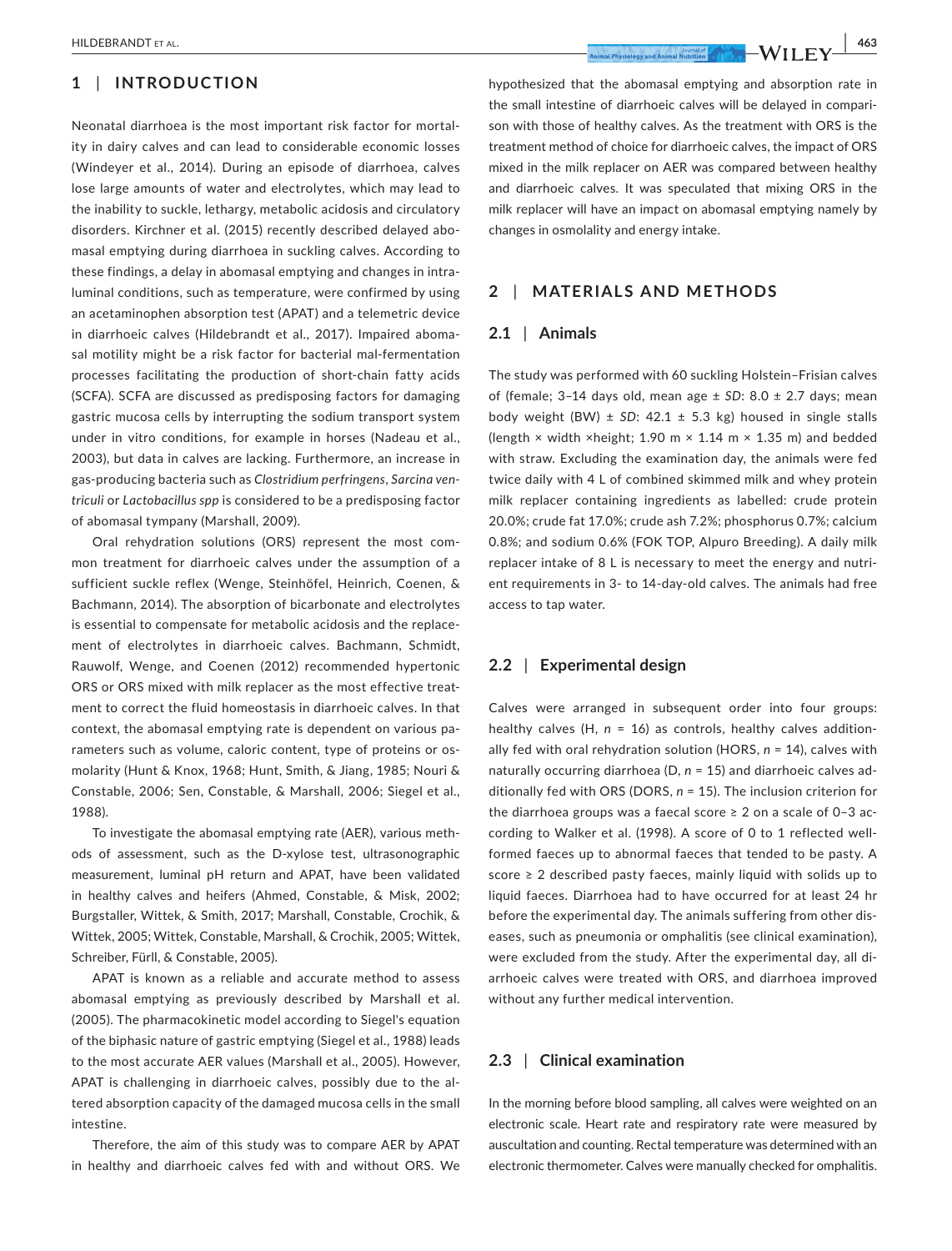**464 |**  HILDEBRANDT et al.

# **2.4** | **Test ration**

After a fasting period of 12 hr, calves were fed 2 L of a milk replacer via a bucket with a teat. Fifty milligrams of acetaminophen (AP)/ kg BW (Pracetam, Animedica) was mixed into the milk replacer. HORS and DORS were provided 75 g of an ORS (Lytafit, Albrecht) added into milk replacer containing the following ingredients as labelled: crude protein 10.0%; crude ash 15.0%; calcium 0.13%; sodium 5.0%; potassium 1.3%; magnesium 0.05%; and chloride 4.4%. Further ingredients included lactose and glycine. The product was a HCO<sub>2</sub>-containing ORS that has a similar composition to the WHO recommended ORS (Na<sup>+</sup> 81 mmol/L, K<sup>+</sup> 13 mmol/L, Cl<sup>−</sup> 45 mmol/L, 361 mOsmol/kg). During observation period water intake was withheld.

## **2.5** | **Faecal collection and analysis**

Rectal faecal samples were collected once before feeding. The samples were analysed for *Rota virus*, *Corona virus*, *Escherichia coli* and C*ryptosporidium parvum* by using a commercial enzyme-linked immunosorbent assay (Fassisi BoDia, Fassisi).

## **2.6** | **Blood collection**

After shaving and skin disinfection, an indwelling catheter (14 G, 2.5 inches) was inserted into the right or left jugular vein and flushed with physiological saline after every blood sampling. The blood samples were collected 30 min before feeding, eight hours postprandial in 30 min intervals and the following 4 hr in 60 min intervals. The blood was collected in tubes containing lithium heparin (10 ml Monovette, Sarstedt). After centrifugation of the lithium heparin tubes at 1,000 × g for 10 min, the plasma was harvested and stored at −20°C until analysis. Additionally, venous blood samples from a representative number of calves in each group (*n* = 5) were taken 30 min before feeding with a 3 ml syringe (PICO 50, Radiometer) containing heparin for oxymetric analysis.

# **2.7** | **Blood analysis**

The measurements of the plasma samples were performed in the Institute of Pharmacology of the University Medicine of Greifswald.

AP concentrations were determined with a validated liquid chromatography–mass spectrometry method (LC-MS/MS) after liquid-liquid extraction and internal standard method estimation.

The first derivative of Siegel's modified power exponential equation was used to generate an AP-time curve according to the protocol of Marshall et al. (2005):

$$
C(t) = mk\beta e^{-kt} (1e^{-kt})^{(\beta - 1)}
$$
 (1)

*C* was the calculated acetaminophen concentration (µg/mL) depending on the time *t* (time from the start of suckling in minutes). The constant *m* was the total cumulative recovery of acetaminophen when the time was infinite, the constant *k* was the estimated rate of abomasal emptying (min<sup>-1</sup>), and the constant  $\beta$ was an estimate of the duration of the lag phase before the exponential emptying phase was reached. Non-linear regression analysis was used to determine the constants. The acetaminophen abomasal half-life was calculated by applying the generated constants of the following equation:

$$
\mathsf{APt}_{\frac{1}{2}} = \left(-\frac{1}{k}\right) \ln\left(1 - 2^{\left(-\frac{1}{\beta}\right)}\right) \tag{2}
$$

This pharmacokinetic model was validated and recommended by Marshall et al. (2005), providing the most accurate abomasal emptying indices for calves.

The area under the curve (AUC) was calculated by the trapezoidal method from the AP-time plot from 0 to 60 min, 0 to 120 min, 0 to 240 min and 0 to 720 min using the following equation:

$$
AUC_{(0-t)} = \sum_{i=0}^{n-1} (t_{i+1} - t_i) \left( \frac{C_i + C_{i+1}}{2} \right)
$$

where *C*<sup>i</sup> was the acetaminophen concentration corresponding to the post-suckling time *ti*

After centrifugation, each plasma sample was analysed for total plasma protein (TPP) by using a refractometer. The change in plasma volume (ΔP, expressed in percent) was calculated using following equation (van Beaumont, Greenleaf, & Juhos, 1972):

$$
\Delta P_{(t=x)} = \left( P_{(t=0)} - P_{(t=x)} \right) * \frac{100}{P_{(t=x)}}
$$

where  $P_{(t=0)}$  was the blood plasma concentration before feeding and  $P_{(t=x)}$  was the blood plasma concentration at the time x after suckling the test meal.

The venous blood samples were analysed oxymetrically by a blood gas analyser (corrected to rectal temperature, ABL80 Flex, Radiometer). The following parameters were measured: pH, partial pressure of carbon dioxide (pCO<sub>2</sub>) and oxygen (pO<sub>2</sub>), sodium, chloride, potassium, calcium, haematocrit (Hct), haemoglobin (Hb) and hydrogen carbonate (HCO $_3^{\text{-}}$ ). Anion base excess (ABE) and anion gap were calculated (ABE) by a blood gas analysing device.

#### **2.8** | **Statistical analysis**

Data analysis was performed by a statistical software program (Statistica 7.1, StatSoft). Power analysis was performed by using abomasal emptying rates in healthy and diarrhoeic calves using ultrasonographic imaging as described by Kirchner et al. (2015). A minimum number of 12 calves had been calculated to detect significant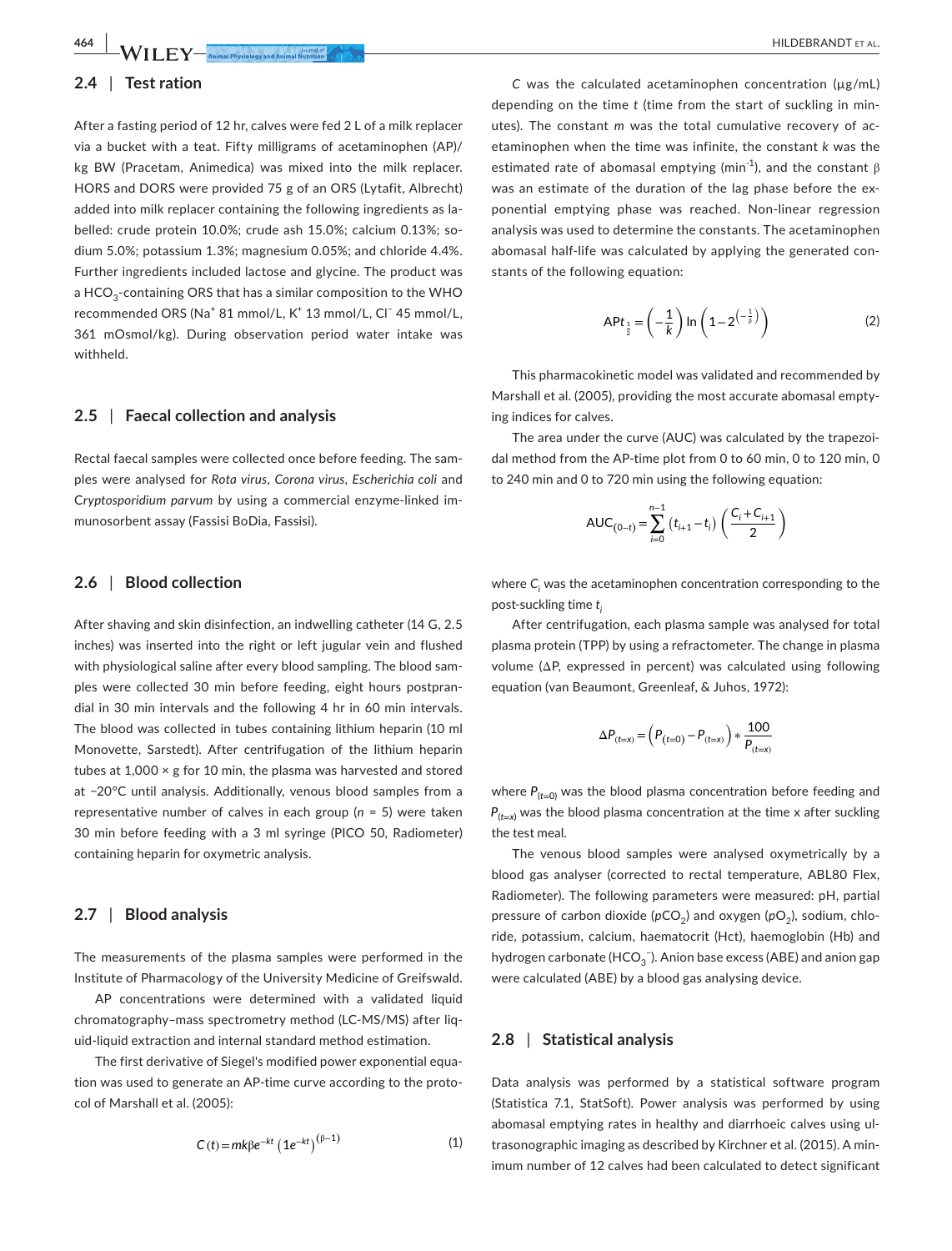differences. In case of animal losses, we decided to include a total of 16 calves in each group. Due to an inadequate milk replacer intake, animal numbers were reduced in HORS: *n* = 14, D: *n* = 15 and DORS: *n* = 15. Data were analysed for normal distribution by the Shapiro–Wilks test. Outlier tests were performed, and the data were excluded when they differed from the mean by more than the double standard deviation.

The normally distributed data such as vital and blood gas parameters were subjected to unpaired *t* tests. In case of non-normally distributed data such as AP concentrations, data were subjected to Mann–Whitney U test with Bonferroni correction to compare the different groups. Time-related differences during APAT were tested by Friedman ANOVA. To calculate the AP half-time, the acetaminophen concentration data were analysed by non-linear regression. Normally distributed data are presented as means ± *SD*. Non-normally distributed data are presented as medians and 25/75 quartiles. Statistical significance was accepted at *p* < .05. A trend was postulated at *p* < .1.

# **3** | **RESULTS**

#### **3.1** | **Faeces and vital parameters**

All calves included in D (*n* = 15) and DORS (*n* = 15) were tested positive for diarrhoea-causing pathogens. *Cryptosporidium parvum* was found in all calves in D and 12/15 calves in DORS. *Rota virus* was found in 13/15 calves in D and 14/15 calves in DORS. Seven calves belonging to H (*n* = 16) and 6 calves included in HORS (*n* = 14) tested also positive for diarrhoea-causing pathogens (Table 1). The mean (± *SD*) rectal temperature in D and DORS was  $39.1 \pm 0.47$ °C and  $39.1 \pm 0.42$ °C respectively. In H and HORS, the mean (±*SD*) rectal temperature was 38.8 ± 0.45°C and 38.9 ± 0.27°C respectively (*p* = .24).

The mean (±*SD*) heart rate and mean (±*SD*) respiratory rate were similar for diarrhoeic and healthy calves (heart rate *p* = .67; respiratory rate *p* = .59).

The vital parameter findings were not significantly different between healthy or diarrhoeic calves (Table 1).

# **3.2** | **Blood gas analysis**

The blood haematocrit, electrolyte and anion gap levels were not significantly different among the calves (Table 2). Blood pH in D  $(7.34 \pm 0.04)$  was significantly lower compared with that in healthy calves (pH (H) = 7.4 ± 0.03 and pH (HORS) = 7.39 ± 0.03; *p* = .02). pH in DORS (7.37 ± 0.04) was not significantly different. Higher bicarbonate concentrations were observed in HORS (33.3±4.1 mmol/L) compared with those in diarrhoeic calves (HCO<sub>3</sub>: D = 27.4 ± 3.3 mmol/L and DORS = 28.9 ± 4.6; *p* = .05). Furthermore, ABE was lower in D  $(2.2 \pm 3.4 \text{ mmol/L})$  than in H and HORS (H = 6.5  $\pm$  2.2 mmol/L and HORS = 7.93 ± 3.6; *p* = .04). ABE in DORS was numerically lower  $(3.95 \pm 4.40)$  mmol/L but did not lead to significance.

# **3.3** | **TPP and changes in plasma volume**

Overall, D had significantly lower TPP levels than H. Significant time-related changes were found after milk replacer intake with or without ORS, but the interactions between time and health status were not significantly different among the four groups (*p* = .12; data not shown). In H, the calculated changes in plasma volume (*P*) significantly increased from baseline at  $t = 210$  min (5.92  $\pm$  4.44%). In HORS ∆P (4.42 ± 5.32%) was significant different to *P*(*t*=0) at  $t = 180$  min. The changes in plasma volume in D (4.93  $\pm$  5.90%) and DORS (5.71 ± 6.38%) increased significantly from baseline levels at *t* = 300 min.

### **3.4** | **APAT**

Median maximum AP concentrations (C<sub>max</sub>) revealed no significant differences among the groups ( $p = .67$ ). The median  $C_{\text{max}}$  of D and DORS was 49.8 µg/mL (25/75 quartiles: 41.9/55.5 µg/mL) and 55.8 μg/mL (25/75 quartiles: 47.3/79.6μg/mL), and the median  $C_{\text{max}}$ of H and HORS was 60.6 µg/mL (25/75 quartiles: 48.9/71.2 µg/mL) and 56.2 µg/mL (25/75 quartiles: 44.9/62.1 µg/mL) respectively (Table 3).

Significant differences were found in the median time to reach the maximum AP concentration  $(T_{\text{max}})$  as follows:  $T_{\text{max}}$  (DORS) = 390 min (25/75 quartiles: 300/480 min was significantly higher than that in H and HORS ( $T_{max}$  (H) = 270 min (25/75 quartiles: 210/315 min),  $T_{\text{max}}$  (HORS) = 300 min (25/75 quartiles: 240/360 min;  $p = .02$ ) and tended to be higher than in D ( $T_{\text{max}}$  (D) = 300 min (25/75) quartiles: 240/390 min) (Table 3). The calculated median AP abomasal half-life (AP  $t_{1/2}$ ) was significantly longer in DORS = 652 min (25/75 quartiles: 445/795 min) than in H = 493 min (25/75 quartiles: 374/626 min) (*p* = .05) and HORS = 465 min (25/75 quartiles: 422/554min) (*p* = .03) (Table 3). The calculated median AP abomasal half-life of HORS tended to be longer than in H (*p* = .08). Two and four hours after milk replacer intake, the median AUC of H was significantly higher (AUC<sub>120</sub> (H) = 3,314  $\mu$ g\*min/mL (25/75 quartiles: 2,410/3,976  $\mu$ g\*min/mL), AUC<sub>240</sub> (H) = 9,100  $\mu$ g\*min/mL (25/75 quartiles: 6,691/10,759 µg\*min/mL) than in D and DORS. A trend ( $p = .06$ ) for a lower AP AUC<sub>720</sub> was found for D in comparison with H (Table 3). Within 720 min of the sampling period, the median AP concentrations did not reach the basal values measured before the experimental meal intake within all groups (Table 4).

# **4** | **DISCUSSION**

In the present study, we used calves with naturally occurring diarrhoea, which was reflected by diarrhoea-causing pathogens. All calves suffering from diarrhoea were infected by either *Rota virus* or *Cryptosporidium parvum*. Although some healthy calves also tested positive for diarrhoea-causing pathogens, the infection did not lead to profound diarrhoea. During the examination period, all healthy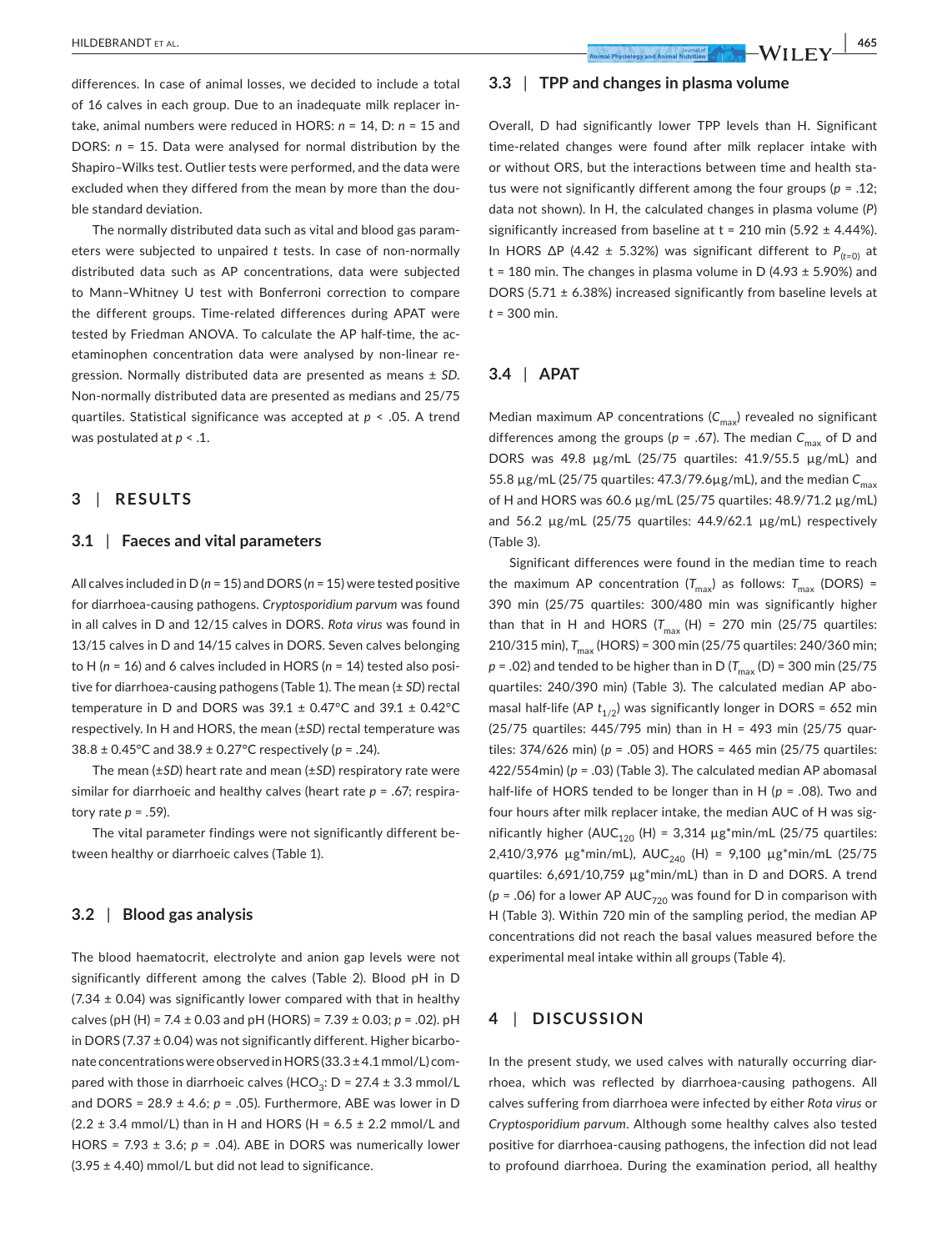**TABLE 1** Vital parameter findings (data are expressed as the means ± *SD*) and the distribution of diarrhoeic pathogens from the faecal samples of each group (data are expressed as numbers)

| <b>Item</b>             | $D (n = 15)$    | DORS $(n = 15)$ | $H(n = 16)$     | HORS $(n = 14)$ | P   |
|-------------------------|-----------------|-----------------|-----------------|-----------------|-----|
| Vital parameters        |                 |                 |                 |                 |     |
| Rectal temperature [°C] | $39.2 \pm 0.51$ | $38.9 \pm 0.54$ | $38.9 \pm 0.54$ | $38.9 \pm 0.26$ | .74 |
| Heart rate [bpm]        | $113 \pm 15.6$  | $111 \pm 13.6$  | $117 \pm 12.4$  | $107 \pm 11.3$  | .21 |
| Respiratory rate [bpm]  | $46.4 \pm 15.0$ | $50.9 \pm 10.9$ | $45.9 \pm 11.1$ | $47.6 \pm 12.7$ | .68 |
| Diarrhoeic pathogens    |                 |                 |                 |                 |     |
| Rota virus              | 13              | 14              | 5               | 5               |     |
| Corona virus            | 3               | 3               | $\Omega$        | $\overline{2}$  |     |
| Escherichia coli        | $\overline{2}$  | $\overline{4}$  | $\mathbf{1}$    | $\Omega$        |     |
| Cryptosporidium parvum  | 15              | 12              | 4               | 2               |     |

| <b>Item</b>                   | D                            | <b>DORS</b>                  | H                    | <b>HORS</b>             | P   |
|-------------------------------|------------------------------|------------------------------|----------------------|-------------------------|-----|
| pH(T)                         | $7.34 \pm 0.04$ <sup>a</sup> | $7.37 \pm 0.04^{ab}$         | $7.40 \pm 0.03^b$    | $7.39 \pm 0.28^{\rm b}$ | .02 |
| Hct [%]                       | $30.8 \pm 3.87$              | $27.5 \pm 2.69$              | $26.0 \pm 2.28$      | $32.8 \pm 9.99$         | .17 |
| $Na+ [mmol/L]$                | $136 \pm 1.03$               | $134 \pm 6.77$               | $137 \pm 1.63$       | $139 \pm 2.61$          | .22 |
| $K^{\dagger}$ [mmol/L]        | $4.61 \pm 0.40$              | $4.63 \pm 0.32$              | $4.71 \pm 0.23$      | $4.72 \pm 0.44$         | .92 |
| $Ca2+$ [mmol/L]               | $1.38 \pm 0.04$              | $1.31 \pm 0.07$              | $1.36 \pm 0.02$      | $1.35 \pm 0.03$         | .12 |
| CI [mmol/L]                   | $101 \pm 2.58$               | $96.7 \pm 5.96$              | $100 \pm 2.77$       | $98.0 \pm 3.74$         | .22 |
| Hb [g/L]                      | $100 \pm 12.3$               | $89.0 \pm 8.25$              | $83.3 \pm 7.34$      | $93.8 \pm 13.3$         | .07 |
| $HCO3$ [mmol/L]               | $27.4 \pm 3.25^{\circ}$      | $28.9 \pm 4.64$ <sup>a</sup> | $31.1 \pm 2.51^{ab}$ | $33.3 \pm 4.05^{\circ}$ | .05 |
| ABE [mmol/L]                  | $2.20 \pm 3.42$ <sup>a</sup> | $3.95 \pm 4.40^{ab}$         | $6.55 \pm 2.11^b$    | $7.93 \pm 3.59^b$       | .04 |
| Anion Gap $(K^+)$<br>[mmol/L] | $12.4 \pm 2.36$              | $13.6 \pm 3.79$              | $11.2 \pm 1.80$      | $12.4 \pm 3.79$         | .60 |

**TABLE 2** Parameters of the blood gas analysis of select calves from each group (*n* = 5) before test meal intake (data are expressed as the means ± *SD*)

*Note:* Means in the same row with unlike superscripts are different with *p* < .05.

**TABLE 3** Indices from APAT in H (*n* = 16), HORS (*n* = 14), D (*n* = 15) and DORS (*n* = 15) calves after test meal intake; data are expressed as medians and 25/75 quartiles (in brackets)

| <b>Item</b>                                  | $D(n = 15)$                           | DORS $(n = 15)$                      | $H(n = 16)$                           | HORS $(n = 14)$                      |
|----------------------------------------------|---------------------------------------|--------------------------------------|---------------------------------------|--------------------------------------|
| $C_{\text{max}}$ [µg/mL]                     | 49.8 (41.9/55.5) <sup>a</sup>         | 55.8 (47.3/79.6) <sup>a</sup>        | 60.6 $(48.9/71.2)^a$                  | 56.2 (44.9/62.1) <sup>a</sup>        |
| $T_{\text{max}}$ [min]                       | 300 (240/390) <sup>ab</sup>           | 390 (300/480) <sup>b</sup>           | 270 (210/315) <sup>a</sup>            | $300(240/360)^a$                     |
| $t_{1/2}$ (AP) [min]                         | 591 (452/680) <sup>ab</sup>           | 652 (445/795) <sup>b</sup>           | 482 (374/626) <sup>a</sup>            | 465 (422/554) <sup>a</sup>           |
| $AUC_{60}$ [( $\mu$ g*min)/mL]               | 777 (599/864) <sup>a</sup>            | 642 (449/869) <sup>a</sup>           | 976 (620/1147) <sup>a</sup>           | 811 (563/1002) <sup>a</sup>          |
| $AUC_{120}$ [( $\mu$ g*min)/mL]              | 2,336 (2,079/2,727) <sup>ab</sup>     | $2,154$ (1,577/2,537) <sup>a</sup>   | 3,314 (2,410/3,976) <sup>cb</sup>     | 2,700 (1,623/3,197) <sup>b</sup>     |
| $AUC_{240}$ [( $\mu$ g*min)/mL]              | 6,518 (5,789/6,915) <sup>ab</sup>     | 6,957 $(4,235/7,713)^a$              | 9,100 (6,691/10,759) <sup>b</sup>     | 7,500 (5,012/9,222) <sup>ab</sup>    |
| $AUC_{720}$ [( $\mu$ g <sup>*</sup> min)/mL] | 21,771 (18,932/26,130) <sup>a,*</sup> | 25,038 (19,460/32,286) <sup>ab</sup> | 26,544 (23,198/34,204) <sup>b,*</sup> | 26,224 (19,928/29,471) <sup>ab</sup> |

*Note:* Medians in the same row with unlike small superscripts are different with *p* < .05.  ${}^{a}p = .06$ .

calves fulfilled the inclusion criteria (faecal score  $\leq$  1). However, it was not in the scope of the present study to determine whether the calves suffered from diarrhoea after finishing the observation period. In addition to including calves in D and DORS with a faecal score ≥ 2, we had to ensure that all calves voluntarily consumed 2 L of the test meal. To ensure this premise, the calves that suffered from profound diarrhoea leading to a severe state of lethargy and inappetence were not included in the study.

In this study, diarrhoea led to significant changes in the blood buffering system, such as in  $\mathsf{HCO}_3^-$  and ABE, which were lower in D and DORS than in the other groups. Blood pH was significantly lower in D than H and HORS, whereas blood pH in DORS was similar to the different groups. These results confirmed an impaired acid-base balance at least in D but to a lesser extent in DORS. The APAT model was used to determine the AER indices that have already been described in previous studies with healthy ruminants and healthy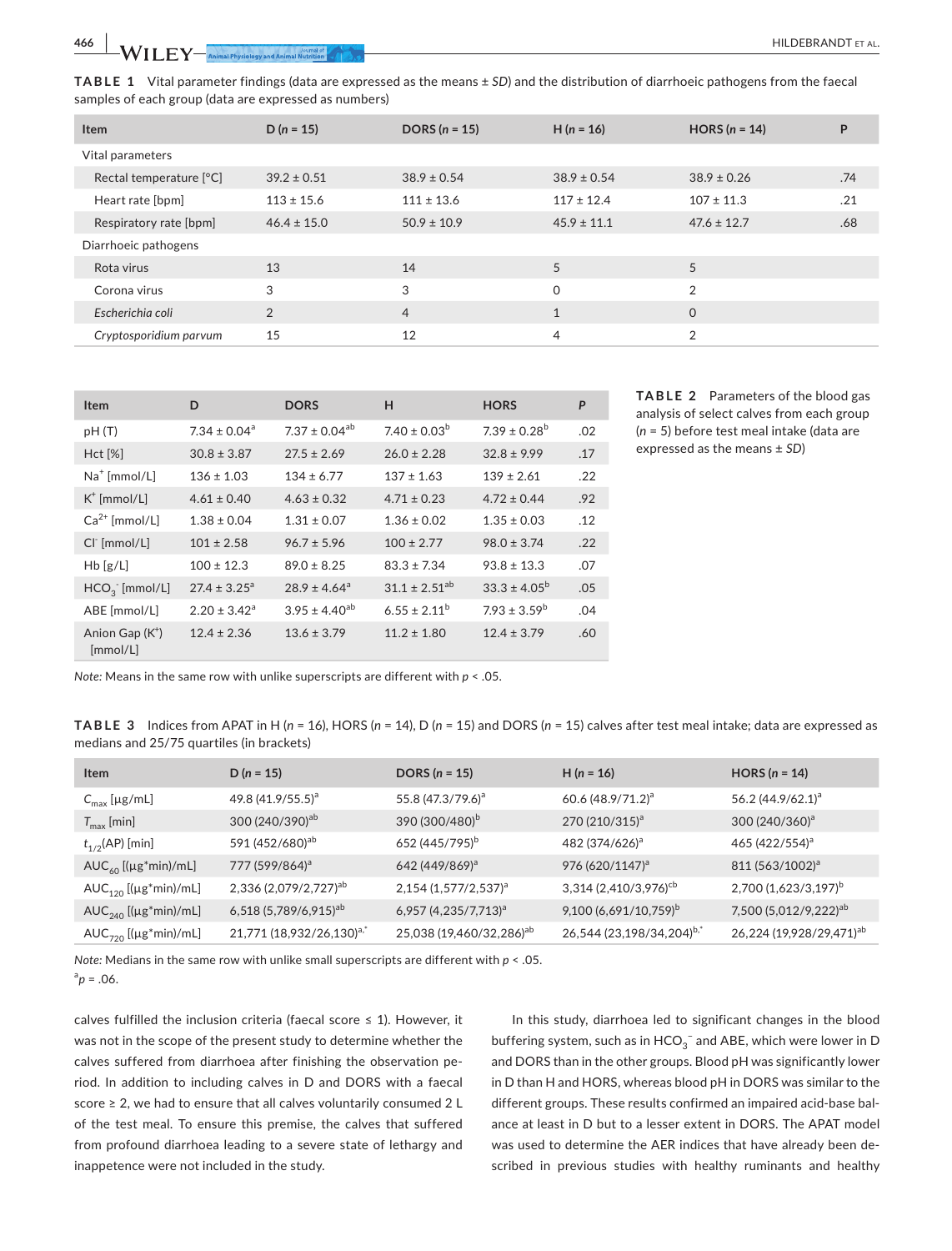**TABLE 4** Acetaminophen concentrations [µg/mL] depending on time after suckling test meal [min]; data are expressed as medians and 25/75 quartiles (in brackets)

| <b>Time</b> | $D(n = 15)$                     | DORS $(n = 15)$                 | $H(n = 16)$                     | HORS $(n = 14)$                 |
|-------------|---------------------------------|---------------------------------|---------------------------------|---------------------------------|
| 30          | 14.5 $(12.0/17.9)^{a^*}$        | $11.6 (7.6/16.7)^{a^*}$         | 16.9 (10.9/23.6) <sup>a*</sup>  | 15.3 (9.8/21.0) <sup>a*</sup>   |
| 60          | 20.2 (16.0/25.8) <sup>a#</sup>  | 18.7 (14.5/26.9) <sup>a#</sup>  | 29.2 (17.7/33.5) <sup>a#</sup>  | 23.9 (14.7/33.6) <sup>a#</sup>  |
| 90          | 29.1 (25.8/32.4) <sup>a#</sup>  | 23.2 (20.4/33.5) <sup>a#</sup>  | 46.4 (30.3/53.5) <sup>b#</sup>  | $30.4 (20.3/42.1)^{a#}$         |
| 120         | $26.2 (19.0/29.3)^{a#}$         | 24.5 (16.5/31.3) <sup>ab#</sup> | 37.1 (29.4/49.1) <sup>b#</sup>  | 30.1 (24.0/44.3) <sup>b#</sup>  |
| 150         | 30.0 (21.9/34.2) <sup>ab#</sup> | 30.9 (20.1/36.4) <sup>a#</sup>  | 40.4 (35.4/52.5) <sup>b#</sup>  | 36.4 (28.0/46.2) <sup>ab#</sup> |
| 180         | 31.7 (24.4/39.6) <sup>ab#</sup> | 34.8 (22.1/42.4) <sup>ab#</sup> | 48.5 (35.2/60.1) <sup>ab#</sup> | 40.0 (25.9/46.2) <sup>ab#</sup> |
| 210         | 36.5 (26.5/40.5) <sup>a#</sup>  | 41.8 (23.8/45.6) <sup>a#</sup>  | 52.5 (39.6/61.3) <sup>b#</sup>  | 44.8 (31.5/52.7) <sup>ab#</sup> |
| 240         | 39.7 (25.9/46.6) <sup>ab#</sup> | 37.4 (26.3/45.8) <sup>ab#</sup> | 48.4 (37.9/64.8) <sup>ab#</sup> | 45.5 (31.7/56.2) <sup>ab#</sup> |
| 270         | 41.5 (31.8/47.7) <sup>a#</sup>  | 40.6 (23.2/57.5) <sup>a#</sup>  | 49.9 (41.6/60.7) <sup>a#</sup>  | 49.2 (30.9/56.9) <sup>a#</sup>  |
| 300         | 39.0 (25.2/46.3) <sup>a#</sup>  | 45.1 (23.3/54.8) <sup>a#</sup>  | 45.4 (40.6/61.3) <sup>a#</sup>  | 45.8 (39.3/53.9) <sup>a#</sup>  |
| 330         | 42.2(33.0/49.8) <sup>a#</sup>   | 35.3 (29.0/48.2) <sup>a#</sup>  | 49.6 (40.3/57.4) <sup>a#</sup>  | 44.9 (34.3/53.4) <sup>a#</sup>  |
| 360         | $36.0 (33.0/40.5)^{a#}$         | 45.6 (31.8/51.3) <sup>a#</sup>  | 45.7 (40.0/55.3) <sup>a#</sup>  | 41.0 (34.9/52.5) <sup>a#</sup>  |
| 390         | 37.0 (30.2/45.0) <sup>a#</sup>  | 46.7 (30.9/55.8) <sup>a#</sup>  | 45.6 (39.4/56.3) <sup>a#</sup>  | 40.3 (35.4/46.5) <sup>a#</sup>  |
| 420         | 35.5 (29.5/45.3) <sup>a#</sup>  | 43.8 (30.8/52.0) <sup>a#</sup>  | 39.2 (36.9/50.0) <sup>a#</sup>  | 38.4 (31.3/46.7) <sup>a#</sup>  |
| 450         | $31.5(27.2/41.8)^{a#}$          | 40.8 (33.2/47.9) <sup>a#</sup>  | 37.6 (32.3/46.2) <sup>a#</sup>  | 34.2 $(31.6/43.3)^{a#}$         |
| 480         | 31.0 (24.7/36.0) <sup>a#</sup>  | 35.1 (29.3/45.0) <sup>a#</sup>  | 34.7 (30.7/44.1) <sup>a#</sup>  | 36.0 (29.7/42.9) <sup>a#</sup>  |
| 540         | 23.0 (21.0/37.5) <sup>a#</sup>  | 37.3 $(29.9/47.4)^{a#}$         | $31.0(24.2/46.3)^{a}$ #         | $29.0(25.8/33.8)^{a#}$          |
| 600         | 22.9 (18.0/31.3) <sup>a#</sup>  | 30.4 (20.5/39.0) <sup>a#</sup>  | 29.0 (22.2/36.5) <sup>a#</sup>  | 26.7 (21.3/38.0) <sup>a#</sup>  |
| 660         | 28.3 (23.4/37.1) <sup>a#</sup>  | 38.3 (26.2/57.9) <sup>a#</sup>  | 34.1 (26.2/44.3) <sup>a#</sup>  | $31.2 (25.6/50.8)^{a#}$         |
| 720         | 27.5 (20.9/33.5) <sup>a#</sup>  | 30.9 (24.7/47.3) <sup>a#</sup>  | 29.7 (24.8/38.4) <sup>a#</sup>  | 27.1 (19.5/48.4) <sup>a#</sup>  |

*Note:* Medians in the same row with unlike small superscripts are different with *p* < .05.

Medians in the same column with unlike symbols are different with  $p < .05$  in comparison with time 30.

calves (Ehsani-Kheradgerdi, Sharifi, & Mohri, 2011; Marshall et al., 2005; Nouri & Constable, 2006). Calves are functional monogastric individuals with a biphasic gastric emptying which is best described by the equation of Siegel (Marshall et al., 2005). A delayed AP uptake leads to higher AP  $t_{1/2}$  under the assumption of undisturbed liver metabolism. In the present study, differences in the abomasal AP  $t_{1/2}$ and AUC were observed in diarrhoeic calves compared with healthy calves, which might be explained by a reduction in abomasal motility. In particular, initial AUC values from 0 to 120 min and 0 to 240 min post-suckling were significantly lower in D and DORS compared with those in H. Interestingly, considering the entire observation period, basal AP levels were not reached at t720 min in all groups. However, a trend for a lower AP AUC was found for D in comparison with H. It remained open whether a delay in abomasal emptying or/and a reduced absorption capacity are reflected by these findings. A delay in abomasal emptying was supported by the similar C<sub>max</sub> values and different  $T_{\text{max}}$  in all groups, as the AP peaks reached their maximum later in DORS than in H and HORS. Marshall et al. (2005) postulated that the time to reach maximum serum AP levels was the most accurate index to describe AER. Further, lower abomasal pressure data and higher abomasal temperature data were described in diarrhoeic calves than in healthy calves (Hildebrandt et al., 2017).

After fluid meal intake changes in TPP concentrations and the calculation of the plasma volume are also used as a tool to describe the abomasal emptying Bachmann et al. (2012) described changes in plasma volume dependent on test meals with different osmolarities. In our study, we determined the changes in plasma volume dependent on health status in combination with test meals with and without ORS. Interestingly, the changes in plasma volume were faster in H and HORS compared with diarrhoeic calves which may also reflect an impaired AER. In summary, based on the AER indices, the abomasum in diarrhoeic calves showed a delayed emptying rate compared with that in healthy calves. In our previous study, we postulated that the higher intraluminal temperatures in diarrhoeic calves fed with 2 L of milk replacer were the result of bacterial fermentation due to a delay in abomasal emptying. Consequently, fermentation products such as SCFA might impair abomasal motility by damaging the abomasal mucosa. Other mechanisms such as interference with the enteric nerve cells by metabolites are possible explanations; however, data are missing. It remains unclear whether larger test meals or more severe diarrhoea may have more significant effects on abomasal emptying. However, AP absorption might be challenged in diarrhoeic calves because of an impaired AP absorption in the proximal small intestine due to mucosa damage (Prescott, 1980) induced by infection such as by *Rota virus* or *Cryptosporidium parvum* (García et al., 2000; Zu, Fang, Fayer, & Guerrant, 1992). But present data evidenced that APAT data reflect a delay in abomasal emptying rather than an impaired absorption as indicated by similar median Cmax and median AUCs of AP between 0 and 720 min postprandial. Profound diarrhoea leads to significant losses of electrolytes, which results in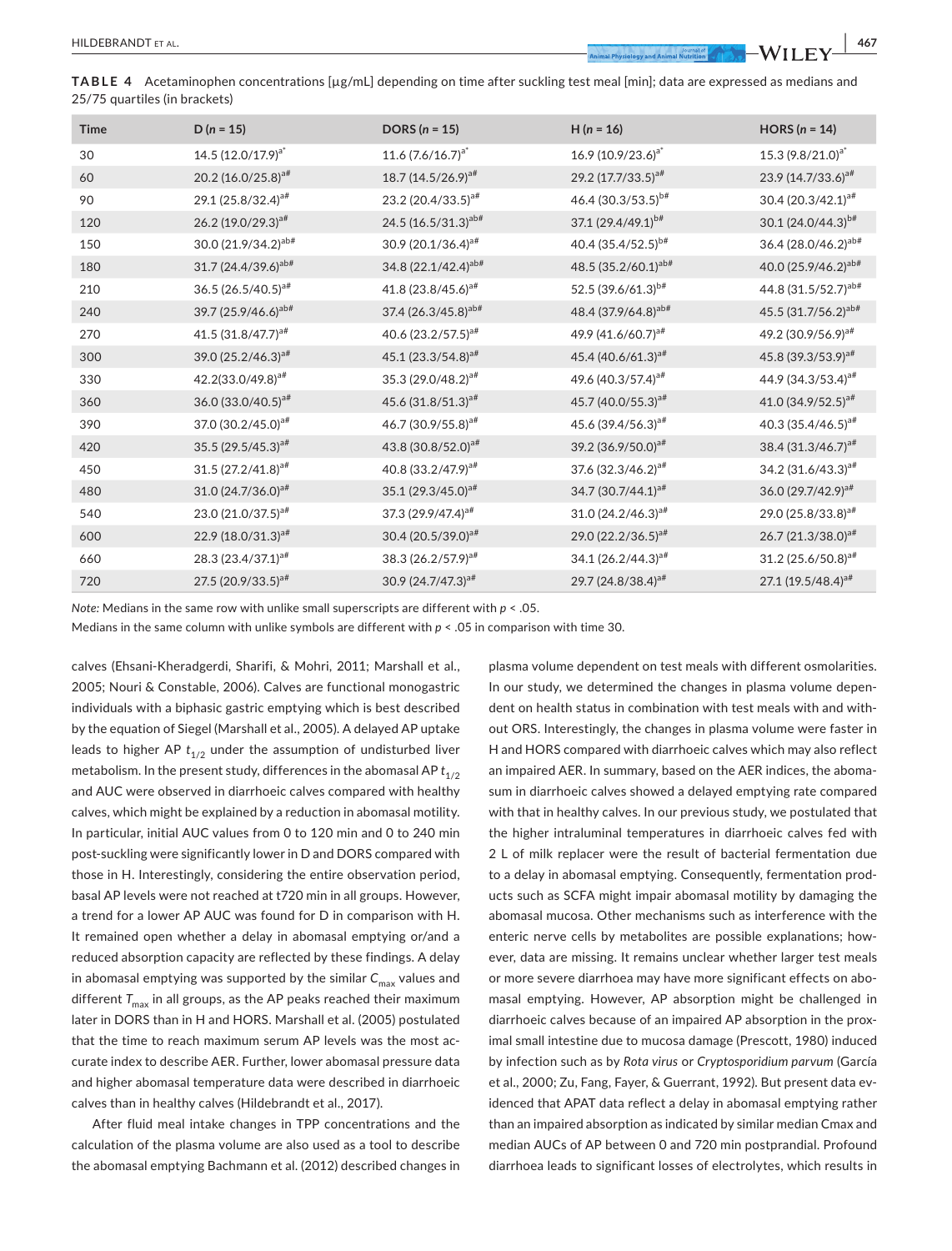metabolic acidosis. The supplementation of ORS is considered the most reliable treatment to compensate for electrolyte losses and to balance the acid-base status (Bachmann et al., 2012; Kirchner et al., 2015; Tsukano, Ajito, Abe, & Sarashina, 2017). Currently, different feeding protocols are published for the supplementation of ORS in diarrhoeic calves and equivocal results have been obtained. Rademacher, Lorenz, & Klee, (2002) recommended alternating the administration of milk replacer and ORS in at least 2-hr intervals to avoid milk clotting imbalances. In accordance, Miyazaki, Okada, Yamashita, and Miyazaki (2019) found an impaired formation of abomasal curd and a delay in rehydration in healthy calves fed a 50% ORS-milk.

In contrast, the administration of ORS mixed in milk replacer did not impair milk clotting (Bachmann et al., 2009, 2012; Kirchner et al., 2015).

Sen et al. (2006) described changes in AER when comparing different ORS mixed into tap water and all-protein milk replacer in healthy calves. Hypertonic bicarbonate solutions or milk replacers delayed emptying compared with isotonic bicarbonate solutions, which highlights that osmolality has a delaying effect on AER. Likewise, the impact of osmolality on AER has been discussed by Kirchner et al. (2015), who found changes in abomasal diameter after feeding different ORS protocols to calves with naturally occurring diarrhoea. In addition, by the ORS supplementation a 10% higher energy intake had been added to the diet. The impact of caloric content on AER has been discussed in humans (Hunt et al., 1985). In calves, Bell and Webber (1979) used an infusion model with different monosaccharides into the duodenum, and it was concluded that the energy content was not a primary determinant of AER. In conclusion, a 10% higher energy intake by ORS on AER remained open in our study. In the present study, ORS did not delay AER in healthy calves (H vs. HORS), as no significant differences were observed in the abomasal emptying indices. However, with naturally occurring diarrhoea, the AP  $t_{1/2}$  of DORS was significantly prolonged compared to H and HORS and tended to be prolonged compared to  $D (p = .05)$ . Therefore, our data support the hypothesis that a higher osmolality induced by mixing the hypertonic ORS with milk replacer impairs AER, at least in diarrhoeic calves. As abomasal emptying was delayed in diarrhoeic calves, small meal sizes are recommended to avoid abomasal congestion. In diarrhoeic calves, the provision of ORS is highly recommended to replace electrolyte and fluid losses, but as high osmolality had an impact on AER, the effect of different concentrations of ORS on AER needs further elucidation.

#### **ACKNOWLEDGEMENTS**

The authors thank Neue Salower Milchviehbetriebs GmbH & Co KG for providing the calves.

#### **CONFLICT OF INTEREST**

None of the authors of this paper have a financial or personal relationship with other people or organizations that could inappropriately influence or bias the content of the paper.

#### **ANIMAL WELFARE STATEMENT**

This study was approved by the State Department of Agriculture, Food Safety and Fisheries of Mecklenburg-Western Pomerania, Germany (AZ 7221.3–1-018/15) and followed the guidelines for Animal Experiments of University Leipzig.

# **ORCID**

*Ingrid Vervuert* <https://orcid.org/0000-0001-7151-0751>

#### **REFERENCES**

- Ahmed, A. F., Constable, P. D., & Misk, N. A. (2002). Effect of feeding frequency and route of administration on abomasal luminal pH in dairy calves fed milk replacer. *Journal of Dairy Science*, *85*(6), 1502–1508. [https://doi.org/10.3168/jds.S0022-0302\(02\)74219-7](https://doi.org/10.3168/jds.S0022-0302(02)74219-7)
- Bachmann, L., Homeier, T., Arlt, S., Brueckner, M., Rawel, H., Deiner, C., & Hartmann, H. (2009). Influence of different oral rehydration solutions on abomasal conditions and the acid-base status of suckling calves. *Journal of Dairy Science*, *92*(4), 1649–1659. [https://doi.](https://doi.org/10.3168/jds.2008-1487) [org/10.3168/jds.2008-1487](https://doi.org/10.3168/jds.2008-1487)
- Bachmann, L., Schmidt, B., Rauwolf, U., Wenge, J., & Coenen, M. (2012). Change of plasma volume, osmolality, and acid–base status in healthy calves after feeding of milk and water- and milk-based oral rehydration solutions. *Journal of Dairy Science*, *95*(10), 6006–6014. [https://](https://doi.org/10.3168/jds.2012-5562) [doi.org/10.3168/jds.2012-5562](https://doi.org/10.3168/jds.2012-5562)
- Bell, F. R., & Webber, D. E. (1979). A comparison of duodenal osmolality and energy content as controlling factors of gastric emptying in the calf. *The Journal of Physiology*, *297*(1), 379–385. [https://doi.](https://doi.org/10.1113/jphysiol.1979.sp013046) [org/10.1113/jphysiol.1979.sp013046](https://doi.org/10.1113/jphysiol.1979.sp013046)
- Burgstaller, J., Wittek, T., & Smith, G. W. (2017). Invited review: Abomasal emptying in calves and its potential influence on gastrointestinal disease. *Journal of Dairy Science*, *100*(1), 17–35. [https://doi.](https://doi.org/10.3168/jds.2016-10949) [org/10.3168/jds.2016-10949](https://doi.org/10.3168/jds.2016-10949)
- Ehsani-Kheradgerdi, A., Sharifi, K., Mohri, M., & Grünberg, W. (2011). Evaluation of a modified acetaminophen absorption test to estimate the abomasal emptying rate in Holstein-Friesian heifers. *American Journal of Veterinary Research*, *72*(12), 1600–1606. [https://doi.](https://doi.org/10.2460/ajvr.72.12.1600) [org/10.2460/ajvr.72.12.1600](https://doi.org/10.2460/ajvr.72.12.1600)
- García, A., Ruiz-Santa-Quiteria, J. A., Orden, J. A., Cid, D., Sanz, R., Gómez-Bautista, M., & De La Fuente, R. (2000). Rotavirus and concurrent infections with other enteropathogens in neonatal diarrheic dairy calves in Spain. *Comparative Immunology, Microbiology and Infectious Diseases*, *23*(3), 175–183. [https://doi.org/10.1016/](https://doi.org/10.1016/S0147-9571(99)00071-5) [S0147-9571\(99\)00071-5](https://doi.org/10.1016/S0147-9571(99)00071-5)
- Hildebrandt, T., Scheuch, E., Weitschies, W., Grimm, M., Schneider, F., Bachmann, L., & Vervuert, I. (2017). Measurement of abomasal pH, luminal pressure and temperature in healthy and diarrheic dairy calves using a wireless ambulatory capsule. *Livestock Science*, *203*, 41–47.
- Hunt, J. N., & Knox, M. T. (1968). A relation between the chain length of fatty acids and the slowing of gastric emptying. *The Journal of Physiology*, *194*(2), 327–336. Retrieved from [http://www.ncbi.nlm.](http://www.ncbi.nlm.nih.gov/pubmed/5639357) [nih.gov/pubmed/5639357](http://www.ncbi.nlm.nih.gov/pubmed/5639357). [https://doi.org/10.1113/jphysiol.1968.](https://doi.org/10.1113/jphysiol.1968.sp008411) [sp008411](https://doi.org/10.1113/jphysiol.1968.sp008411)
- Hunt, J. N., Smith, J. L., & Jiang, C. L. (1985). Effect of meal volume and energy density on the gastric emptying of carbohydrates. *Gastroenterology*, *89*(6), 1326–1330. [https://doi.](https://doi.org/10.1016/0016-5085(85)90650-X) [org/10.1016/0016-5085\(85\)90650-X](https://doi.org/10.1016/0016-5085(85)90650-X)
- Kirchner, D., Schwedhelm, L., Wenge, J., Steinhöfel, I., Heinrich, C., Coenen, M., & Bachmann, L. (2015). Ultrasonographic imaging of abomasal milk clotting and abomasal diameter in healthy and diarrheic calves. *Animal Science Journal*, *86*(11), 929–936. [https://doi.](https://doi.org/10.1111/asj.12382) [org/10.1111/asj.12382](https://doi.org/10.1111/asj.12382)